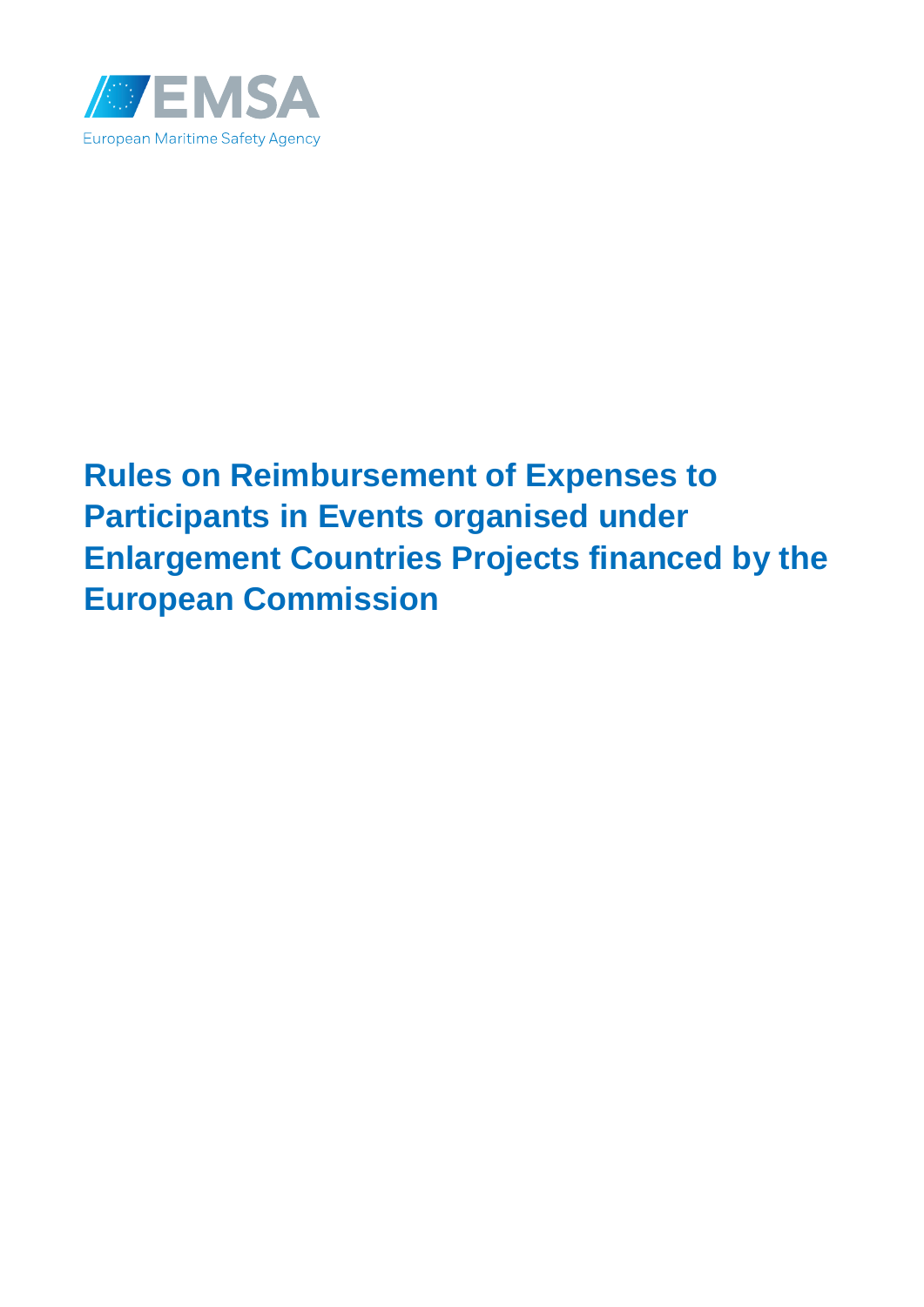# **Table of Contents**

| 3. |  |  |  |  |  |  |
|----|--|--|--|--|--|--|
|    |  |  |  |  |  |  |
|    |  |  |  |  |  |  |
|    |  |  |  |  |  |  |
|    |  |  |  |  |  |  |
|    |  |  |  |  |  |  |
|    |  |  |  |  |  |  |
|    |  |  |  |  |  |  |
|    |  |  |  |  |  |  |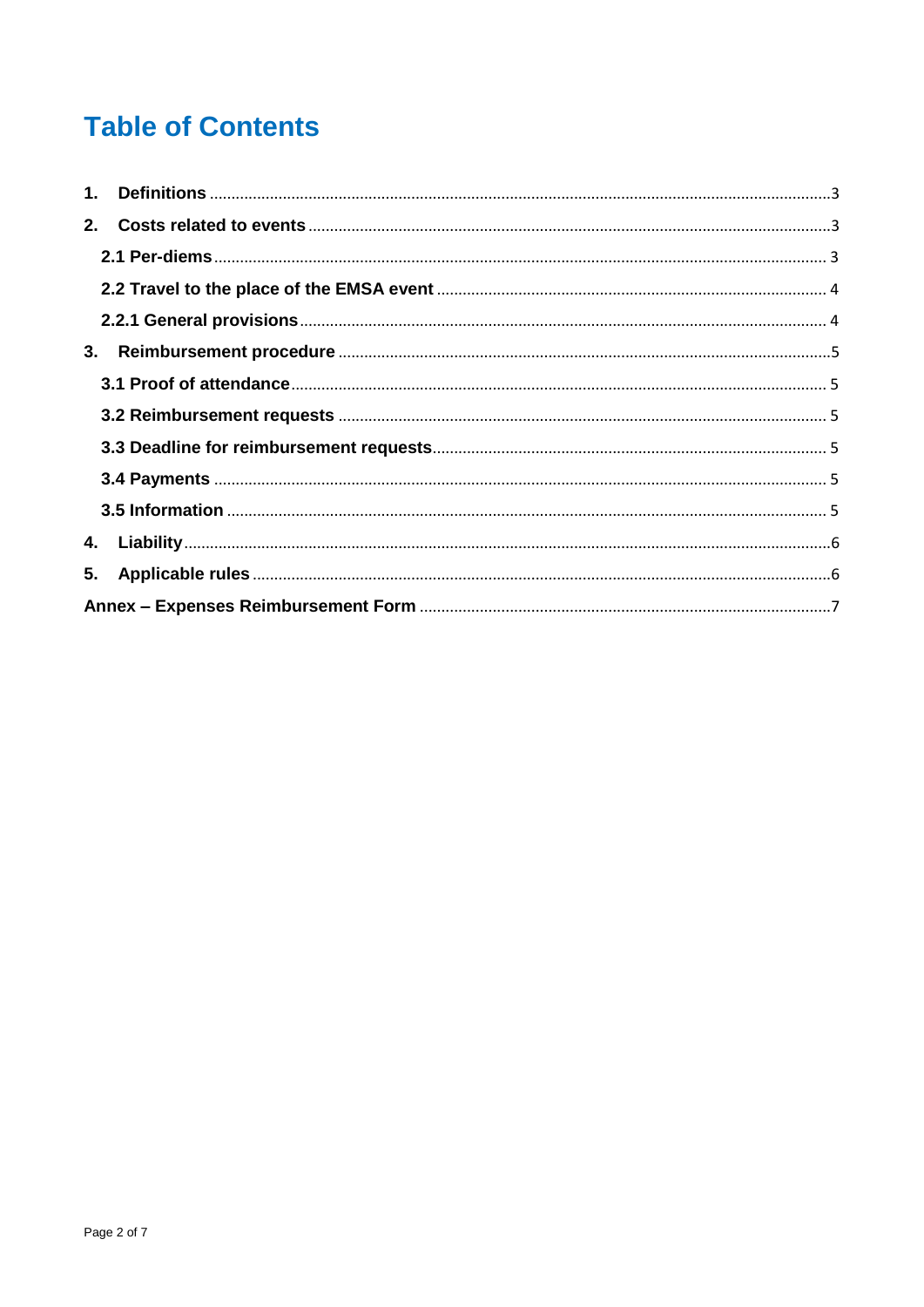# <span id="page-2-0"></span>**1. Definitions**

**Participants** are persons invited by EMSA to participate in events organised in the framework of the Enlargement countries projects. Participants shall be designated (in view of their particular function or expertise) by the relevant governmental administrations of the Enlargement beneficiary countries.

**Speakers** are participants<sup>1</sup> who are invited by EMSA to deliver lectures and/or otherwise share their expertise with other participants at the events organised in the framework of the Enlargement countries projects. Speakers shall be selected in view of their particular function or expertise and regardless of their country of origin.

**Force majeure** shall mean any unforeseeable and exceptional situation or event beyond the control of EMSA or the participant not attributable to error or negligence on their part or on the part of the nominating authorities prevents one of them from attending or holding the EMSA event that could not have been avoided by the exercise of due diligence. Labour disputes, strikes and financial problems cannot be invoked as force majeure unless they are the direct consequence of an established case of force majeure.

**EMSA events** are trainings, meetings, workshops, seminars and other events organised by EMSA.

**Place of departure** is the address to which the invitation from EMSA has been sent. If the invitation was sent by electronic means, the place of employment of the participant is considered as the place of departure.

**Overnight stay** is every occasion when the participants need to spend the night at the place where the meeting is held.

### <span id="page-2-1"></span>**2. Costs related to events**

Participants in events under the Enlargement Countries Projects are entitled to:

- 1. Per-diems per each necessary overnight stay (covering accommodation, meals and local transport);
- 2. Return by plane/train/bus/car from the place of departure to the place of the EMSA event;
- 3. Transfer from/to the airport on departure/arrival in case the distance from the place of residence or place of employment to the airport exceeds 50 km (one way).

The above entitlements are applicable provided that the participants have registered to the event or confirmed their attendance in writing following a written invitation by EMSA.

The expenses are reimbursed provided that the participants are not in receipt of a similar reimbursement or allowance from any other organisation or person in connection with the same event. Participants shall repay EMSA any sum paid in error.

#### <span id="page-2-2"></span>**2.1 PER-DIEMS**

Per-diems are provided to participants in order to cover the expenses related to their participation in the EMSA event. Per-diems are paid as flat-rate amounts for every overnight stay necessary for the purposes of covering accommodation, meals and local transport (bus, tram, metro, taxi, parking, public transport transfer to/from the airport or between airport terminals, etc.) on the first day of the relevant EMSA event.

 $\overline{\phantom{a}}$ 

<sup>1</sup> Unless specified otherwise all references to participants shall be applicable to speakers as well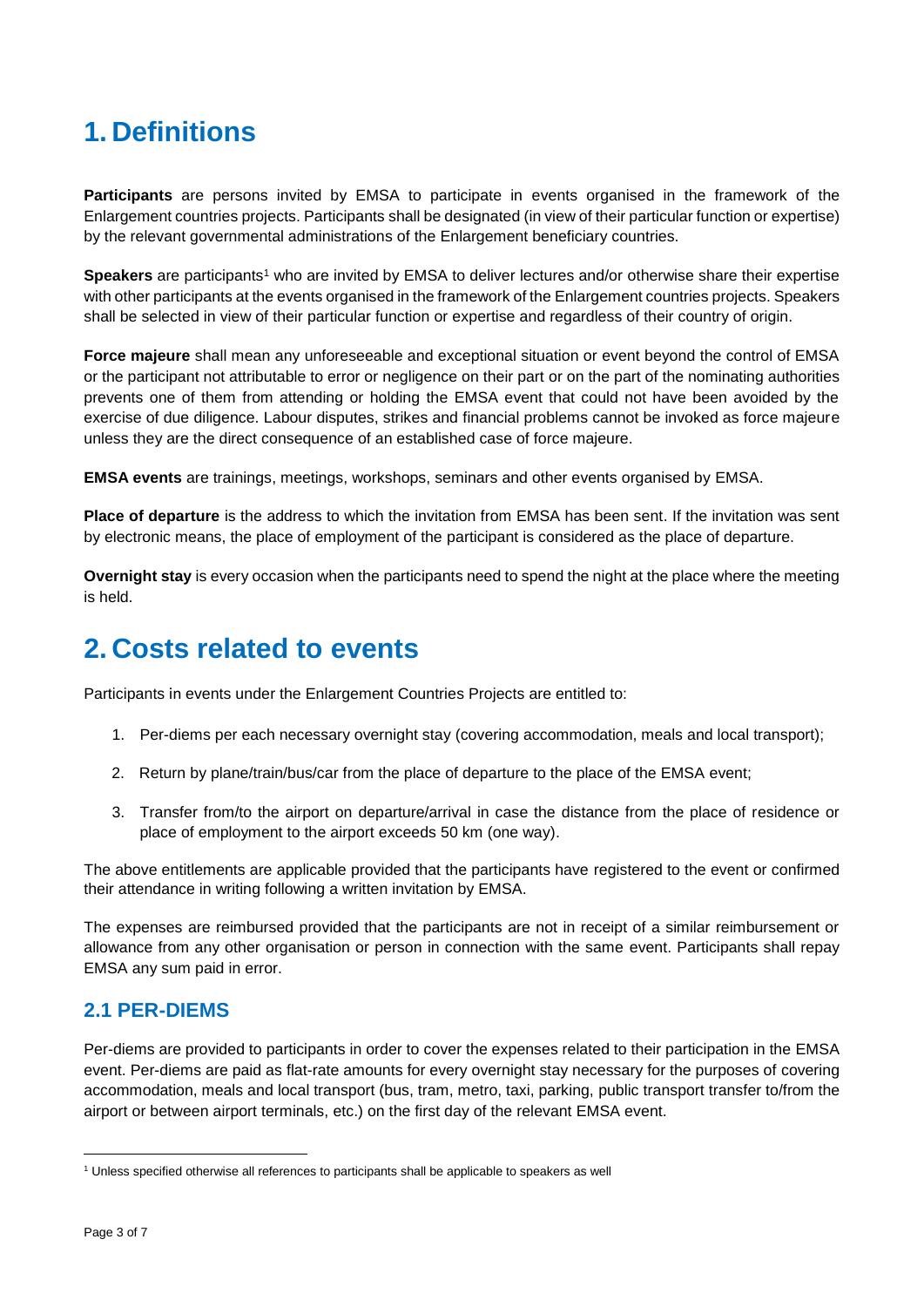The applicable per-diem rates are those published at the European Commission, EuropeAid Development and Cooperation Office [website](https://ec.europa.eu/europeaid/work/procedures/implementation/per_diems/index_en.htm_en) on the first day of the EMSA event.

The latest published rates at the date of the first event day will apply.

Hotel accommodation for participation in EMSA events shall be arranged and paid directly by the participants. As explained above, the per-diems cover accommodation, hence participants do not have to present any hotel invoices to EMSA.

### <span id="page-3-0"></span>**2.2 TRAVEL TO THE PLACE OF THE EMSA EVENT**

### <span id="page-3-1"></span>**2.2.1 GENERAL PROVISIONS**

Participants shall be entitled to the reimbursement of their travel expenses from the place of departure to the place where the EMSA event is held by the most appropriate means of transport given the distance involved.

Travel expenses by any means of transport shall be reimbursed on the following basis:

- a) The cost of travel by air, in economy class, at the most economical available rates, up to a maximum amount of EUR 1,000.00. A prior agreement by EMSA shall always be obtained by the participant when the price of travel by air may exceed EUR 1,000.00 or when economic class is not available. When no prior agreement has been obtained by the participant, EMSA shall limit the payment of travel by air (excluding any extra costs) to EUR 1,000.00. Extra costs (e.g. credit card fees, SMS confirmation, seat reservations, transport of necessary luggage, supplements for highspeed trains, travel agency fees) up to a maximum amount of EUR 40.00.
- b) The cost of travel by train/bus in first class, at the lowest available rates, shall be reimbursed.
- c) The cost of travel by car shall be reimbursed at the rate of EUR 0.28 per km (e.g. when the route is not served by train or bus), calculated on the basis of an online map calculation, namely Google Maps, option "by car". Motorway toll charges will be reimbursed separately on presentation of supporting documents.
- d) Transfer from/to the airport on departure/arrival in case the distance from the place of residence or place of employment to the airport exceeds 50 km (one way), regardless of the mode of transport selected (i.e. bus, train, taxi, etc.), is reimbursed EUR 0.28 per km, calculated on the basis of an online map calculation, namely Google Maps, option "by car".

#### **2.2.2 Travel Reimbursement of Exceptional Routes**

If a participant must travel from and/or to a location different than the place of departure ("exceptional route"), he/she shall request, by the deadline for registration, a prior agreement by EMSA and provide a justification together with relevant supporting documents in order for the travel costs borne by the participant to be considered for reimbursement by EMSA. Requests for approval for exceptional routes and/or supporting documents received after this deadline may be rejected and EMSA may decide not to reimburse the related expenditure.

The amounts to be reimbursed shall in any case be limited to the costs for the route between the place of departure and the place where the EMSA event is held ("regular route").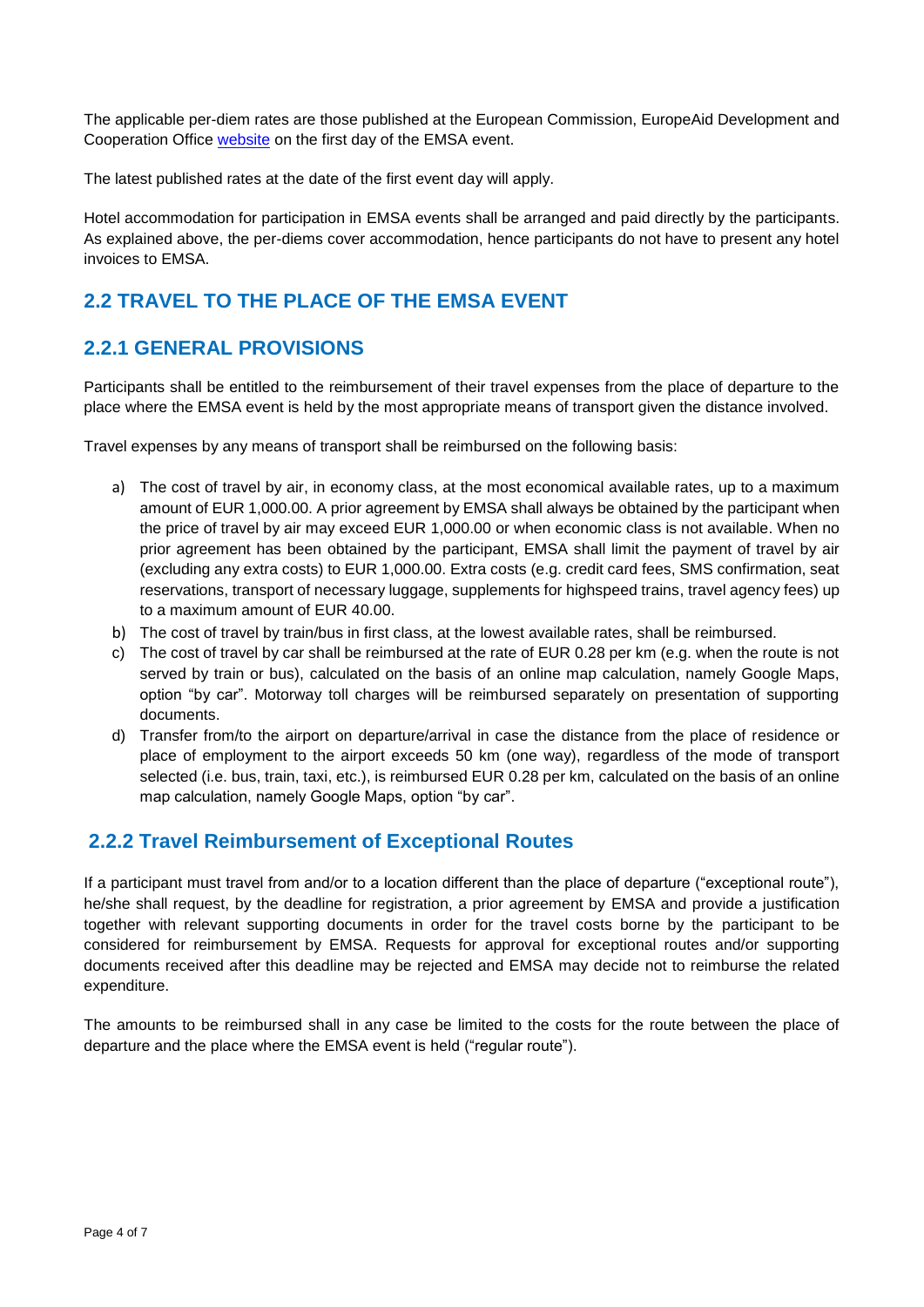### <span id="page-4-0"></span>**3. Reimbursement procedure**

### <span id="page-4-1"></span>**3.1 PROOF OF ATTENDANCE**

For each EMSA event, attendance lists (provided by EMSA) duly signed by the participants shall provide evidence of attendance.

#### <span id="page-4-2"></span>**3.2 REIMBURSEMENT REQUESTS**

Participants requesting reimbursement of costs for the first time are requested to provide a duly completed legal entity form and bank account form to EMSA. The forms shall be sent to the participants together with the Invitation Letter and are also available at:

#### [Legal Entity Form \(LEF\)](http://ec.europa.eu/budget/contracts_grants/info_contracts/legal_entities/legal-entities_en.cfm)

#### [Bank Account Form \(BAF\)](http://ec.europa.eu/budget/contracts_grants/info_contracts/financial_id/financial-id_en.cfm)

Participants shall be reimbursed following e-submission of all necessary documents via the EMSA Event Registration Tool (online registration):

- 1. Document/s providing the cost of the travel (e.g. e-ticket with price, invoice).
- 2. Document/s providing the cost of motorway toll in case of travel by private car.
- 3. Information on the distance between place of residence/employment and airport, if above 50 km.

If the EMSA Event Registration Tool is exceptionally not available, participants shall submit the Reimbursement Form (Annex). Participants will be informed on the way of submitting the expenses in the invitation letter.

#### <span id="page-4-3"></span>**3.3 DEADLINE FOR REIMBURSEMENT REQUESTS**

Regardless of the way of submission, participants shall submit the above-mentioned documents within 30 days after the end of the event. Requests for reimbursements and/or supporting documents received after this deadline may be rejected and EMSA may decide not to reimburse the related expenditure.

Information on available remedies may be found at [EMSA website](http://www.emsa.europa.eu/emsa-homepage/156-uncategorised/1512-remedies.html).

#### <span id="page-4-4"></span>**3.4 PAYMENTS**

Reimbursement of expenses shall be executed by bank transfer in Euro to a single bank account within 30 days from receipt of duly completed Reimbursement Form and all supporting documents. EMSA will make any conversion between the Euro and another currency at the daily Euro exchange rate published in the Official Journal of the European Union, or failing that, at the monthly accounting exchange rate, as established by the European Commission and published on the *[official webpage](http://ec.europa.eu/budget/contracts_grants/info_contracts/inforeuro/index_en.cfm)* applicable on the day of the invoice or receipt date.

#### <span id="page-4-5"></span>**3.5 INFORMATION**

Participants shall be informed in advance of the applicable Rules, the procedures, applicable per-diem rates and of any forms to be completed.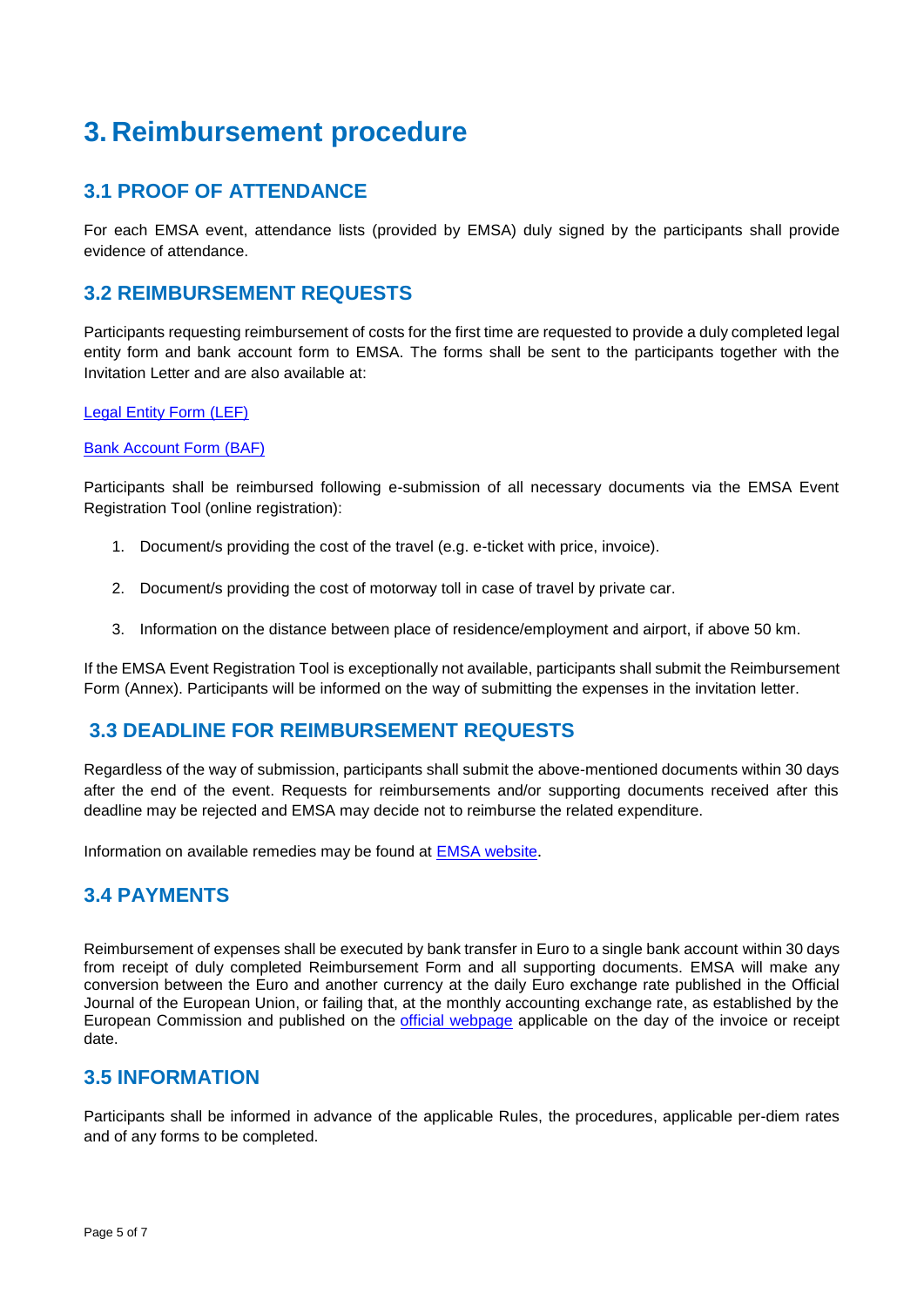### <span id="page-5-0"></span>**4. Liability**

No moral, material or bodily harm incurred by the person in the course of the journey or stay in the place where the EMSA event, workshop or other event took place may be subject to a claim against EMSA unless it can be imputed to EMSA.

In case of travel by private motor vehicle the owner, holder and/or driver of the vehicle shall be fully liable for any damage incurred in relation to the operation of the vehicle according to general legislation in place. No moral, material or bodily harm incurred in relation to the use of a private motor vehicle may be subject to a claim against EMSA.

# <span id="page-5-1"></span>**5. Applicable rules**

Rules applicable for the reimbursement will be those in force at the date of the invitation letter.